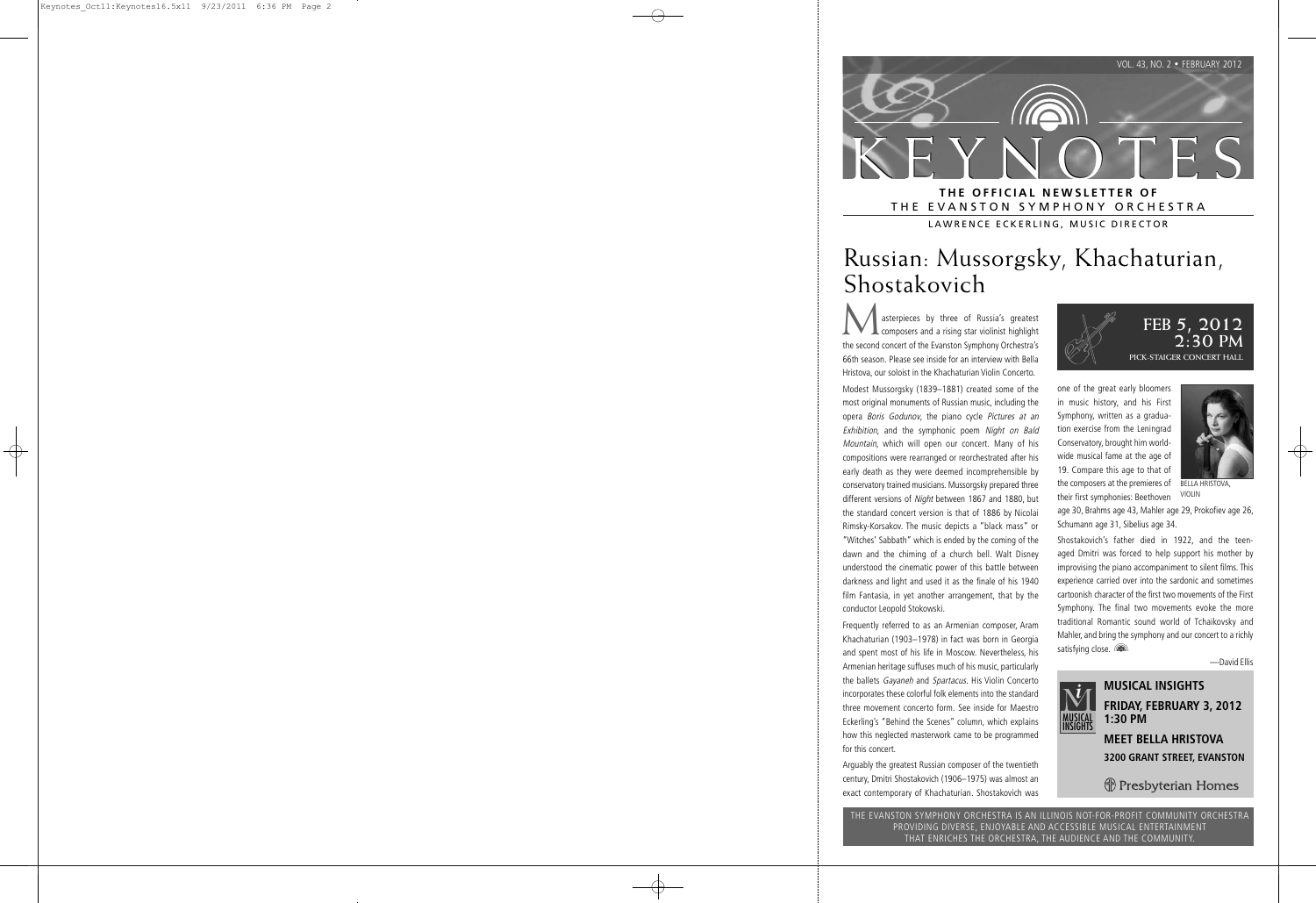#### BEHIND THE SCENES



LAWRENCE ECKERLING, MUSIC DIRECTOR

One of the goals in programming for the Evanston Symphony Orchestra is to offer a combination of familiar music alongside excellent, but lesser known, works. When programming this season I was surprised to learn that a number of musicians in the ESO were not at all familiar with the Khachaturian Violin Concerto. I became aware of this work perhaps twenty years ago when some of my violinist friends introduced me to what I now consider a great work.

I decided to do some unofficial research. The League of American Orchestras in 2005 did a survey of 103 orchestras in the United States and gathered data about the frequency of performances of all works performed. During the 2004/05 season, there were 22 performances of the Brahms concerto. 17 Tchaikovsky's, 19 Mendelssohn's, 14 Beethoven's. There were 6 Bartok's and 6 Korngold's. And the Khachaturian? It was performed only twice that season!

I also learned by reading blogs of violinists and violin teachers that there seems to be a bias towards Brahms, Tchaikovsky, Mendelssohn and Beethoven. While I won't dispute how great those works are, I can't help believing that the popularity of concertos has much to do with the number of recordings that have been made with superstar artists, and how those artists "champion" these works by performing them. The Khachaturian concerto was written in 1940 for superstar violinist David Oistrakh, and he indeed performed it often, and recorded it. Although it seems to have lost some steam over the years, recently it has been recorded by several young violinists. I believe that as rising artists such as the ESO's guest soloist Bella Hristova perform this work, it is destined once again to be an audience favorite, and so we are delighted to be presenting it to you!

> —Lawrence Eckerling Music Director, Evanston Symphony Orchestra

#### 3 CROWNS LAUNCH PARTY!

A big thank you to Three Crowns Park who hosted the party to launch our first CD. Our CD features the world premiere of Gwyneth Walker's The Promised Land, and also Lawrence Eckerling performing George Gershwin's Rhapsody in Blue with the Evanston Symphony. CDs are available online for \$17.



#### AN EVANSTON SYMPHONY CHRISTMAS MARKS THE FESTIVE SEASON

A huge audience turned up to hear this joyous festive concert, making it our highest attended Christmas concert ever. There were also a record number of performers on stage: 90 musicians from the Evanston Symphony Orchestra, the 140 voices member North Shore Choral Society, 30 voices from the Evanston Children's Choir, and 45 dancers from the Evanston Dance Ensemble. Both choirs sang the Magnificat of Mark Gresham with the orchestra.

One of the audience's favorite pieces from the afternoon was the Swing Carol Fantasy, a big band interpretation of the most popular carols, arranged by Jim Stephenson. As always, concertgoers were treated during intermission to holiday carols sung by the ETHS a capella choir under the direction of Mary Theresa Reed. And, of course, Santa and his elves came at the end to celebrate the season. Thank you to Wally Bobkiewicz, Evanston's City Manager, for donning the Santa suit, and to Christopher Duquet for donating a most popular raffle prize of \$1,000 gift certificate.



EVANSTON DANCE ENSEMBLE DANCES TO TCHAIKOVSKY'S NUTCRACKER SUITE WITH THE EVANSTON SYMPHONY **ORCHESTRA** 

This year this concert was made possible by some super Secret Santa donors, matched by a generous ESO member. This concert raises money for our program Music in Your World (see related article). Thank you Secret Santa donors!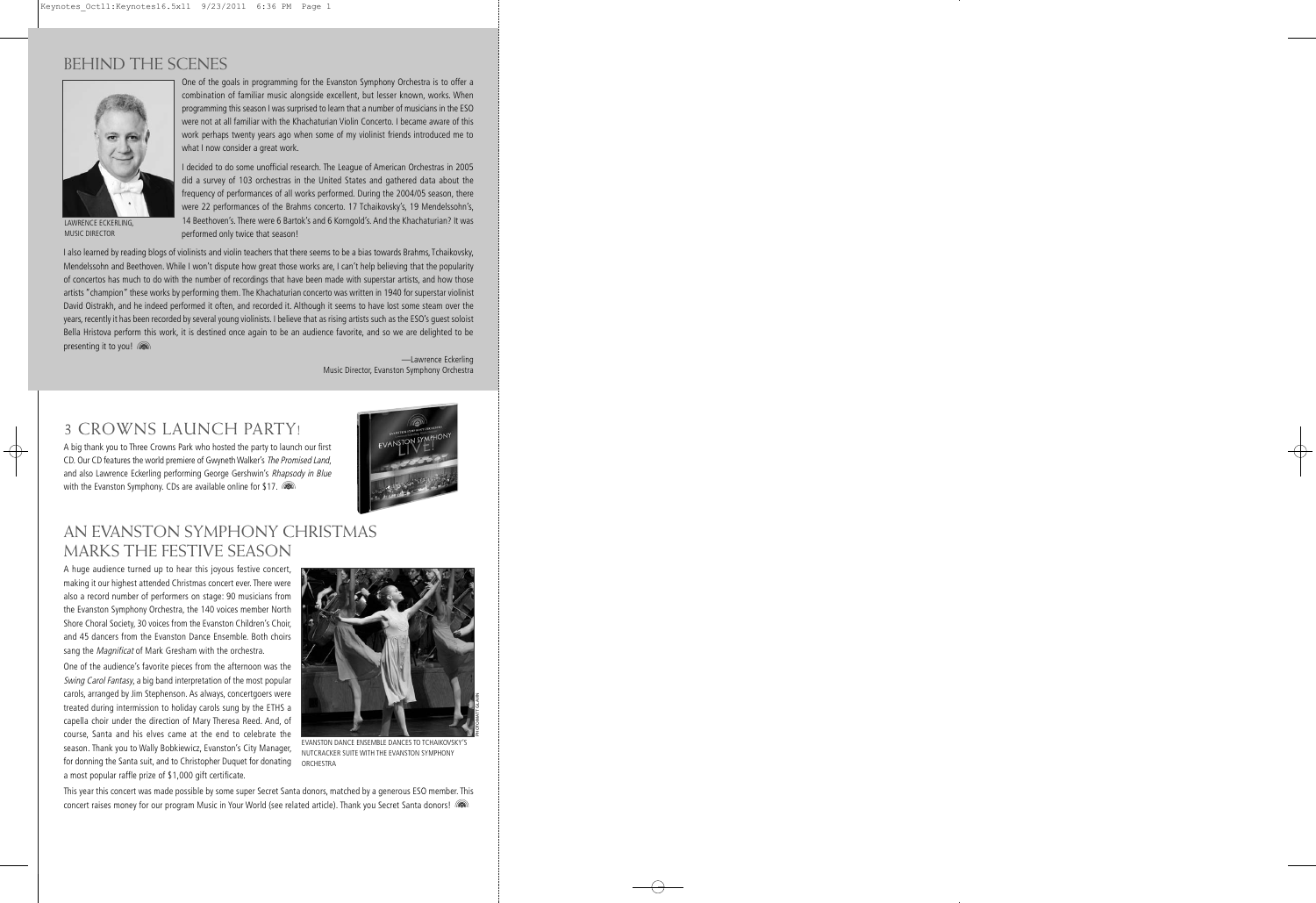## FORMER ESO MUSICIAN SPREADS HOLIDAY CHEER

After reading the wonderful article about "An Evanston Symphony Christmas" in the Evanston Roundtable, harpist Elizabeth Cifani was motivated to make a continuing gift to the ESO to underwrite our harp expenses. Ms. Cifani played with the ESO while majoring in music at Northwestern University. She has recently retired as principal harpist with the Lyric Opera of Chicago but continues to be active as a soloist, chamber and recording musician, and as a teacher at Northwestern. Many of her students have also played with the ESO. "It's time to give back," Ms. Cifani said.



#### MEET BELLA HRISTOVA!



BELLA HRISTOVA, VIOLIN

Bella Hristova has always been surrounded by music – even from before she was born. Her mother, a pianist and choir director, played music during her pregnancy to have a positive influence on her child. Bella's father, a composer of music primarily for films and children's choirs, no doubt approved, and the ploy obviously worked. Sadly, her father died when Bella was just 4, but she remembers listening to records of his music and dancing around their apartment, especially to his Concerto for Violin and String Orchestra. (There are only two copies of this work in the U.S., and one of them is at Northwestern. Bella hopes to see the work while she is in Evanston.)

Bella started violin at 6. She wanted to play the piano, but her mother persuaded her that the violin would be a better choice. A few years after Bella began violin lessons, her mother took her to a

 concert in the great concert hall in Sofia to hear the famous Bulgarian violinist Mila Georgieva, an experience that impressed the young Bella very much. She was also awed by a live concert on television; the violinist, Vanya Milanova, soon became her new teacher.

It was obvious that Bella had talent. When she was 12, she took part in a competition in the Czech Republic. She placed second – she won it the following year – and caught the eye (and ear) of an American, who offered her the opportunity to study in the United States. A program in Michigan seemed to have the best combination of music and schooling. So, at age 13, Bella went to Ann Arbor, where she lived with a host family, was enrolled at the Steiner School, a private school based on the Waldorf curriculum, and studied with Professor Ida Kavafian, who gave master classes at the University of Michigan.

Bella doesn't remember any particular moment when she decided that music was to be her career. Rather, she says, one opportunity came after another, and that was it. Prior to coming to the U.S., she had participated in master classes with Ruggiero Ricci at the Mozarteum in Salzburg. Then she studied with Kavafian, who also taught at the Curtis Institute of Music in Philadelphia, which made Curtis a logical choice for Bella after she graduated from the Steiner School. An Artist Diploma with Jaime Laredo at Indiana completed her formal credentials.

Many musicians have regimens to stay in shape and routines that they perform prior to a concert, but Bella says that she hates exercise and gets really bored running or going to the gym. However, about six months ago she discovered bikram yoga, which is done in a very hot environment, and says she finds it trains her mind and helps her deal with stress. On concert day, just prior to a performance, she spends about an hour mechanically, and very slowly, going through the piece just concentrating on the notes, without any expression. This helps make sure that the notes are firmly in her mind so that she can focus on the expression while on stage.

Many classical musicians play jazz, rock, folk, heavy metal or other types music for fun and as a contrast to their professional lives, but Bella finds that she doesn't have time to venture out of the classical world at the moment. However, she loves to knit and will work on a project when she takes a break from practicing. When we spoke she was working on a pair of cable-knit socks – another reason we stand in awe of this talented young woman!

Bella fell in love with Philadelphia when at Curtis and still calls the city home, preferring it to New York. "Philadelphia is a very walkable city," she says, "not like New York, which is a very stressful place because there's so much schlepping! Cabs are hopeless and there's too much traffic." She even prefers the Philadelphia airport over all of the choices in New York; it's close to the city and the airspace is not as busy, which means fewer delays. (Ben Franklin would have adopted this lovely Bulgarian import in a Philadelphia minute!)

Despite her preference for Philadelphia, Bella went to New York in mid-December for the annual 10-day New York String Orchestra Seminar, which culminates in two concerts, one a sold-out event on Christmas Eve under the baton of Jaime Laredo in Carnegie Hall. Bella was the featured soloist this past year, performing Bach's Concerto for Two Violins and Orchestra in D minor with Maestro Laredo. In his December 26 review for the New York Times, music critic Allan Kozinn wrote:

"Both Mr. Laredo and Ms. Hristova played with a supple, rounded tone, and often their sound and phrasing were so closely matched that when Bach shifted the focus from one violin to the other, the transitions were seamless…

"Ms. Hristova had the spotlight to herself in Dvořák's lush, sweetly melodic Romance in F (Op. 11) and Saint-Saëns's unabashedly showy Introduction and Rondo Capriccioso (Op. 28), and she acquitted herself beautifully... [with] a lovely, often soaring tone."

The ESO is delighted to welcome this extraordinarily talented young artist to our stage. **The State**